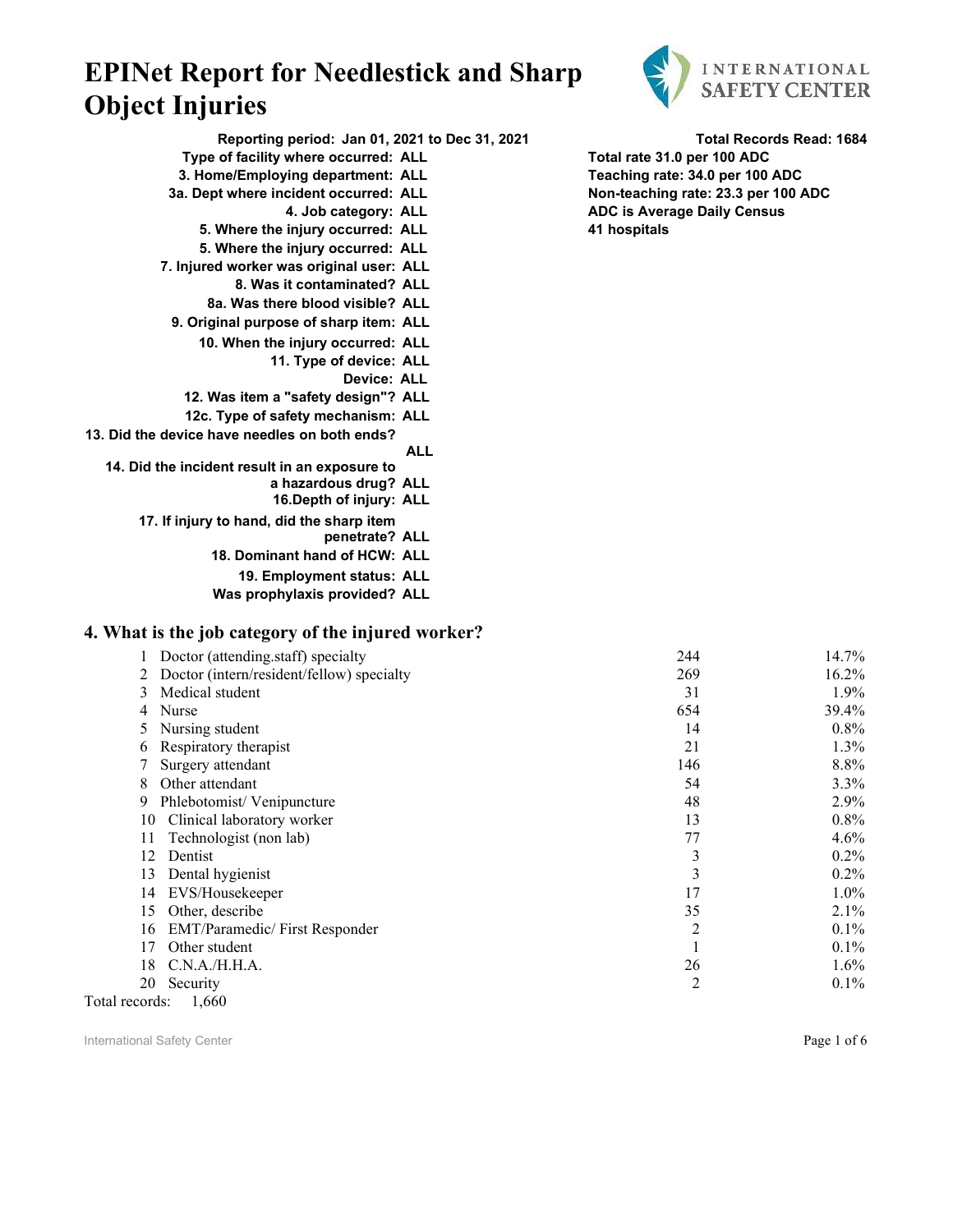| 5. Where did the injury occur?                                 |                |         |
|----------------------------------------------------------------|----------------|---------|
| 1 Patient room/ward                                            | 496            | 30.1%   |
| Outside patient room<br>$\overline{2}$                         | $\overline{4}$ | $0.2\%$ |
| $\mathfrak{Z}$<br><b>Emergency department</b>                  | 132            | 8.0%    |
| 4 Intensive/Critical care unit                                 | 41             | 2.5%    |
| 5<br>Operating room/Recovery                                   | 616            | 37.4%   |
| Outpatient clinic/Office<br>6                                  | 83             | 5.0%    |
| Dialysis facility<br>9                                         | 1              | 0.1%    |
| 10 Procedure room                                              | 64             | 3.9%    |
| 11 Clinical laboratories                                       | 32             | 1.9%    |
| 12 Autopsy/Pathology                                           | 10             | 0.6%    |
| 13 Service/Utility area                                        | 29             | 1.8%    |
| 14 Other, describe                                             | 114            | 6.9%    |
| 16 Labor and delivery room                                     | 16             | 1.0%    |
| 17 Home-care                                                   | 9              | 0.5%    |
| Total records:<br>1,647                                        |                |         |
| 6. Was the source patient identifiable?                        |                |         |
| 1 Yes                                                          | 1,535          | 91.7%   |
| $2$ No                                                         | 37             | 2.2%    |
| 3<br>Unknown                                                   | 51             | 3.0%    |
| 4 N/A                                                          | 51             | 3.0%    |
| Total records:<br>1,674                                        |                |         |
| 7. Was the injured worker the original user of the sharp item? |                |         |
| Yes<br>$\mathbf{1}$                                            | 787            | 74.5%   |
| $2$ No                                                         | 228            | 21.6%   |
| 3<br>Unknown                                                   | 15             | 1.4%    |
| 4 N/A                                                          | 26             | 2.5%    |
| Total records:<br>1,056                                        |                |         |
|                                                                |                |         |
| 8. The sharp item was:                                         |                |         |
| Contaminated<br>$\mathbf{1}$                                   | 1,484          | 89.5%   |
| 2<br>Uncontaminated                                            | 83             | 5.0%    |
| 3<br>Unknown                                                   | 91             | 5.5%    |
| Total records:<br>1,658                                        |                |         |
| 8a. Was blood visible on the device?                           |                |         |
| 1 Yes                                                          | 1,014          | 69.5%   |
| $2$ No                                                         | 128            | 8.8%    |
| 3 Unknown                                                      | 317            | 21.7%   |
| Total records:<br>1,459                                        |                |         |
|                                                                |                |         |

International Safety Center **Page 2 of 6** and  $\overline{P}$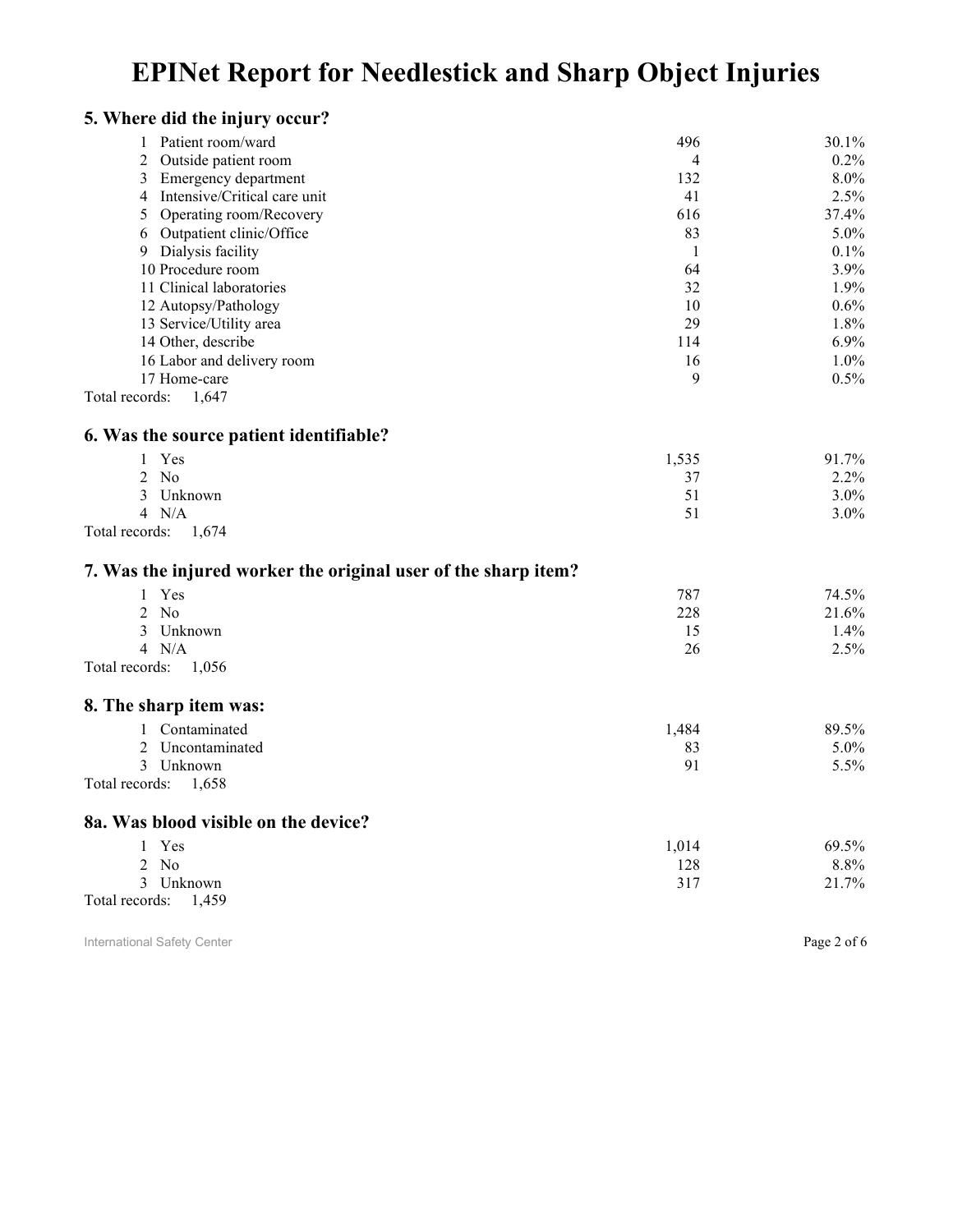### **9. For what purpose was the sharp item originally used?**

| Unknown/not applicable                              | 21  | $2.0\%$ |
|-----------------------------------------------------|-----|---------|
| Injection, intramuscular/subcutaneous               | 307 | 29.2%   |
| 3 Heparin or saline flush                           |     | 0.5%    |
| Other injection into IV injection site or port<br>4 | 12  | 1.1%    |
| To connect IV line                                  | 2   | $0.2\%$ |
| To start IV or setup heparin lock<br>6              | 28  | 2.7%    |
| To draw a venous blood sample                       | 56  | 5.3%    |
| To draw an arterial blood sample<br>8               | 12  | $1.1\%$ |
| To obtain a body fluid or tissue sample<br>9        | 19  | 1.8%    |
| Fingerstick/heel stick<br>10                        | 9   | $0.9\%$ |
| Suturing<br>11                                      | 289 | 27.5%   |
| 12<br>Cutting                                       | 81  | $7.7\%$ |
| 13<br>Electrocautery                                | 13  | 1.2%    |
| To contain a specimen or pharmaceutical<br>14       | 6   | $0.6\%$ |
| Other, describe<br>15                               | 165 | 15.7%   |
| To place an arterial/central line<br>16             | 20  | 1.9%    |
| Drilling<br>17                                      | 5   | 0.5%    |
| 1,050<br>Total records:                             |     |         |

#### **10. When did the injury occur?**

|    | Before use of item                                                  | 27  | $2.7\%$  |
|----|---------------------------------------------------------------------|-----|----------|
|    | During use of item                                                  | 584 | 57.5%    |
| 3  | Between steps of a multi-step procedure                             | 104 | $10.2\%$ |
|    | After use, while disassembling device or equipment                  | 10  | $1.0\%$  |
|    | In preparation for reuse of reusable instruments                    | 20  | $2.0\%$  |
|    | After use, while recapping a used needle                            | 30  | $3.0\%$  |
|    | While withdrawing a needle from rubber or other resistance          |     | $0.3\%$  |
| 8  | Other after use, before disposal                                    | 112 | 11.0%    |
| 9  | After use, from item left on or near disposal container             |     | $0.3\%$  |
| 10 | During disposal, while putting the item into the disposal container | 24  | $2.4\%$  |
| 11 | During disposal, stuck by item protruding from disposal container   | n   | $0.6\%$  |
| 13 | After disposal, item protruding from trash bag or inapp container   |     | $0.7\%$  |
| 14 | Other, describe                                                     | 58  | $5.7\%$  |
| 15 | While restraining patient                                           |     | $0.1\%$  |
| 16 | After use, device left on floor, table, bed or other inappropriate  | 27  | $2.7\%$  |
|    | $1 \quad 1 \quad 1 \quad 1$                                         |     |          |

Total records: 1,016

#### **11. Which device caused the injury?**

| 1 Disposable syringe           | 343 | 20.7%   |
|--------------------------------|-----|---------|
| 2 Pre-filled cartridge syringe | 20  | 1.2%    |
| 3 Blood gas syringe (ABG)      | Iб  | $1.0\%$ |
| 4 Syringe, other type          | 30  | . 8%    |
| Needle on IV line              |     | $0.3\%$ |

International Safety Center **Page 3 of 6** Page 3 of 6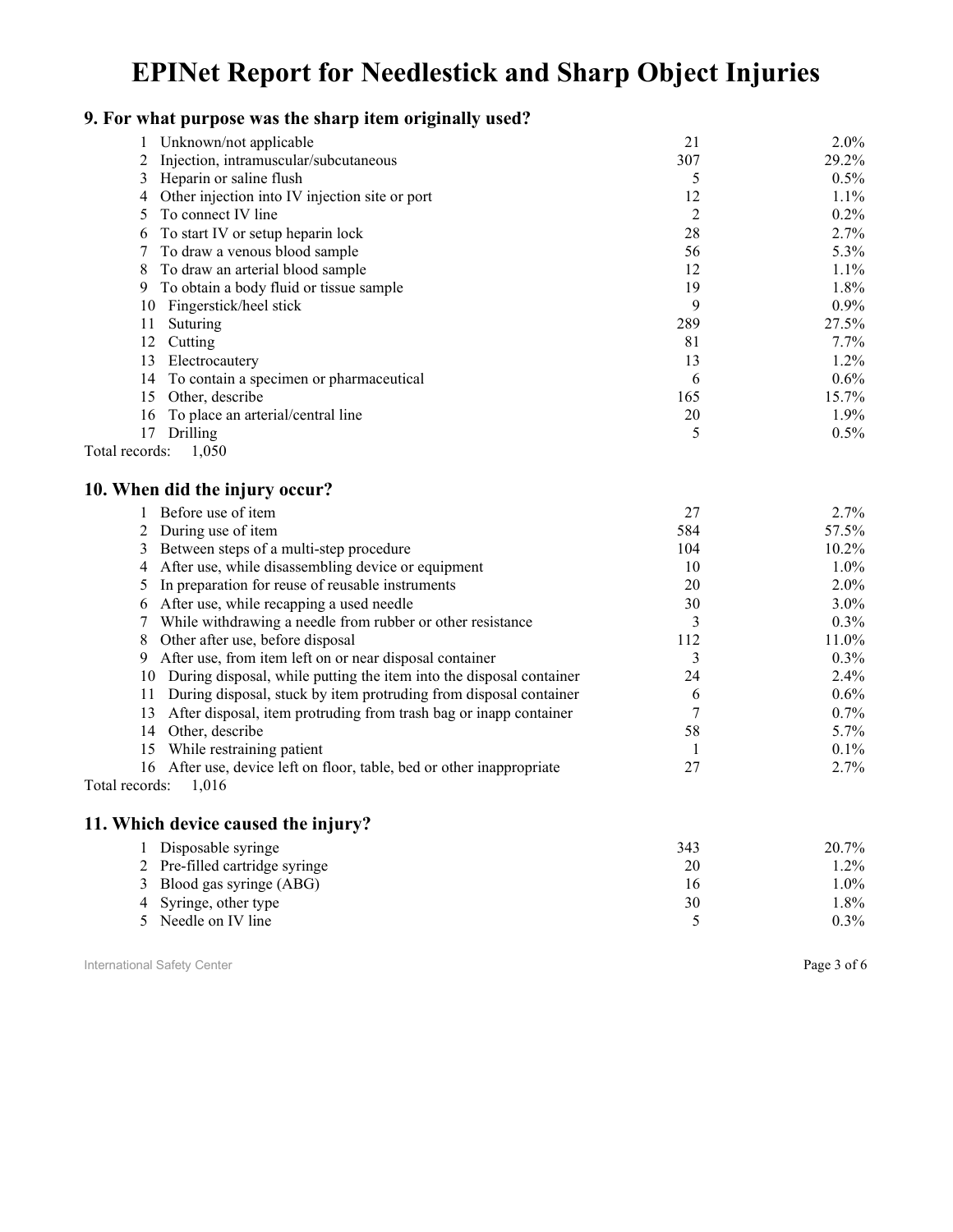| Winged steel needle<br>6                        | 47             | 2.8%  |
|-------------------------------------------------|----------------|-------|
| IV catheter stylet<br>7                         | 51             | 3.1%  |
| Vacuum tube blood collection holder/needle<br>8 | 34             | 2.1%  |
| Spinal or epidural needle<br>9                  | 7              | 0.4%  |
| 10 Unattached hypodermic needle                 | 1              | 0.1%  |
| Arterial catheter introducer needle<br>11       | 18             | 1.1%  |
| 12<br>Central line catheter introducer needle   | 6              | 0.4%  |
| 14<br>Other vascular catheter needle            | 9              | 0.5%  |
| 16 Huber-type needle                            | 23             | 1.4%  |
| 17<br>Pen Needle                                | 10             | 0.6%  |
| 28<br>Needle, not sure what kind                | 185            | 11.2% |
| 29<br>Other needle, describe                    | 159            | 9.6%  |
| 30 Lancet                                       | 9              | 0.5%  |
| 31<br>Suture needle                             | 348            | 21.0% |
| 32<br>Scalpel, reusable                         | 32             | 1.9%  |
| 33<br>Razor                                     | 4              | 0.2%  |
| 35<br>Scissors                                  | 18             | 1.1%  |
| 36<br>Electro-cautery device                    | 15             | 0.9%  |
| 37 Bone cutter                                  | $\overline{c}$ | 0.1%  |
| 38<br>Bone chip                                 | 4              | 0.2%  |
| 39<br>Towel clip                                | $\overline{c}$ | 0.1%  |
| Microtome blade<br>40                           | 4              | 0.2%  |
| 41<br>Trocar                                    | 4              | 0.2%  |
| 42<br>Vacuum tube (plastic)                     | 1              | 0.1%  |
| Fingernails/Teeth<br>44                         | 1              | 0.1%  |
| 45<br>Scalpel, disposable                       | 59             | 3.6%  |
| Retractors, skin/bone hooks<br>46               | 23             | 1.4%  |
| 47<br>Staples/Steel sutures                     | 6              | 0.4%  |
| Wire (suture, fixation, guide wire)<br>48       | 26             | 1.6%  |
| 49<br>Pin (fixation, guide pin)                 | 5              | 0.3%  |
| Drill bit/Bur<br>50                             | 9              | 0.5%  |
| 51<br>Pickups/Forceps/Hemostats/Clamps          | 17             | 1.0%  |
| 58<br>Sharp item, not sure what kind            | 13             | 0.8%  |
| 59<br>Other sharp item, describe                | 70             | 4.2%  |
| 60<br>Medication ampule                         | 1              | 0.1%  |
| Specimen/Test tube, glass<br>65                 | $\mathbf{1}$   | 0.1%  |
| Capillary tube<br>66                            | $\mathbf{1}$   | 0.1%  |
| 67<br>Glass slide                               | $\mathbf{1}$   | 0.1%  |
| 68 Automobile glass/windshield                  | 3              | 0.2%  |
| Other glass item, describe<br>79                | 11             | 0.7%  |
| Total records:<br>1,654                         |                |       |
| Type of disposable needle used:<br>11a.         |                |       |
| Insulin<br>1                                    | 81             | 24.5% |
| Tuberculin<br>2                                 | 40             | 12.1% |
| 24/25G needle<br>$\mathbf{3}$                   | 69             | 20.9% |

Apr/28/2022 **International Safety Center Page 4 of 6** Page 4 of 6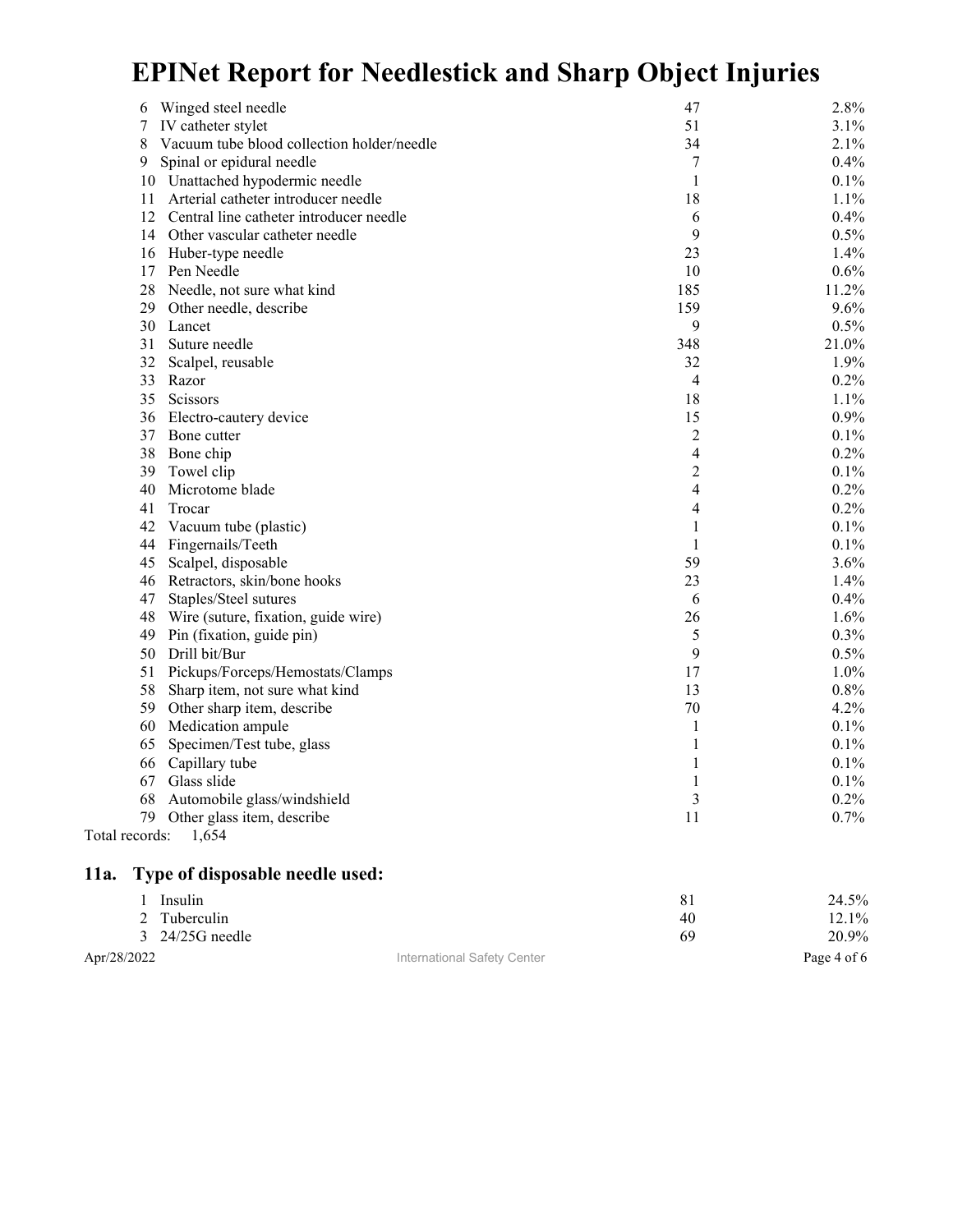| 4 23G needle          | 34       | $10.3\%$ |
|-----------------------|----------|----------|
| 5 22G needle          | 21       | $6.4\%$  |
| 6 21G needle          | $\Omega$ | 2.7%     |
| 7 20G needle          |          | $2.1\%$  |
| 8 Other               | 69       | 20.9%    |
| Total records:<br>330 |          |          |

**12. If the item causing the injury was a needle or sharp medical device, was it a" safety design" with a shielded, recessed, retractable, or blunted needle or blade?** 

| Yes<br>$\mathbf{1}$                          | 231            | 28.4%       |
|----------------------------------------------|----------------|-------------|
| 2<br>N <sub>o</sub>                          | 507            | 62.4%       |
| $\mathcal{E}$<br>Unknown                     | 74             | 9.1%        |
| 812<br>Total records:                        |                |             |
| 12a. If yes, was safety mechanism activated? |                |             |
| 1 Yes, fully                                 | 13             | 6.5%        |
| 2 Yes, partially                             | 48             | 23.9%       |
| $3$ No                                       | 133            | 66.2%       |
| Unknown<br>$\overline{4}$                    | 7              | 3.5%        |
| Total records:<br>201                        |                |             |
| 12b. If yes, did the injury happen?          |                |             |
| 1 Before activation                          | 127            | 50.2%       |
| During activation<br>2                       | 79             | 31.2%       |
| After activation<br>3                        | 44             | 17.4%       |
| Unknown<br>$\overline{4}$                    | 3              | 1.2%        |
| Total records:<br>253                        |                |             |
| 13. Did the device have needles at both      |                |             |
| $2$ No                                       | $\overline{2}$ | 100.0%      |
| Total records:<br>- 2                        |                |             |
| 15. Location of the injury:                  |                |             |
| 1 Hand, right                                | 318            | 34.4%       |
| 15 Hand, left                                | 578            | 62.6%       |
| 30 Other                                     | 28             | 3.0%        |
| Total records:<br>924                        |                |             |
| International Safety Center                  |                | Page 5 of 6 |